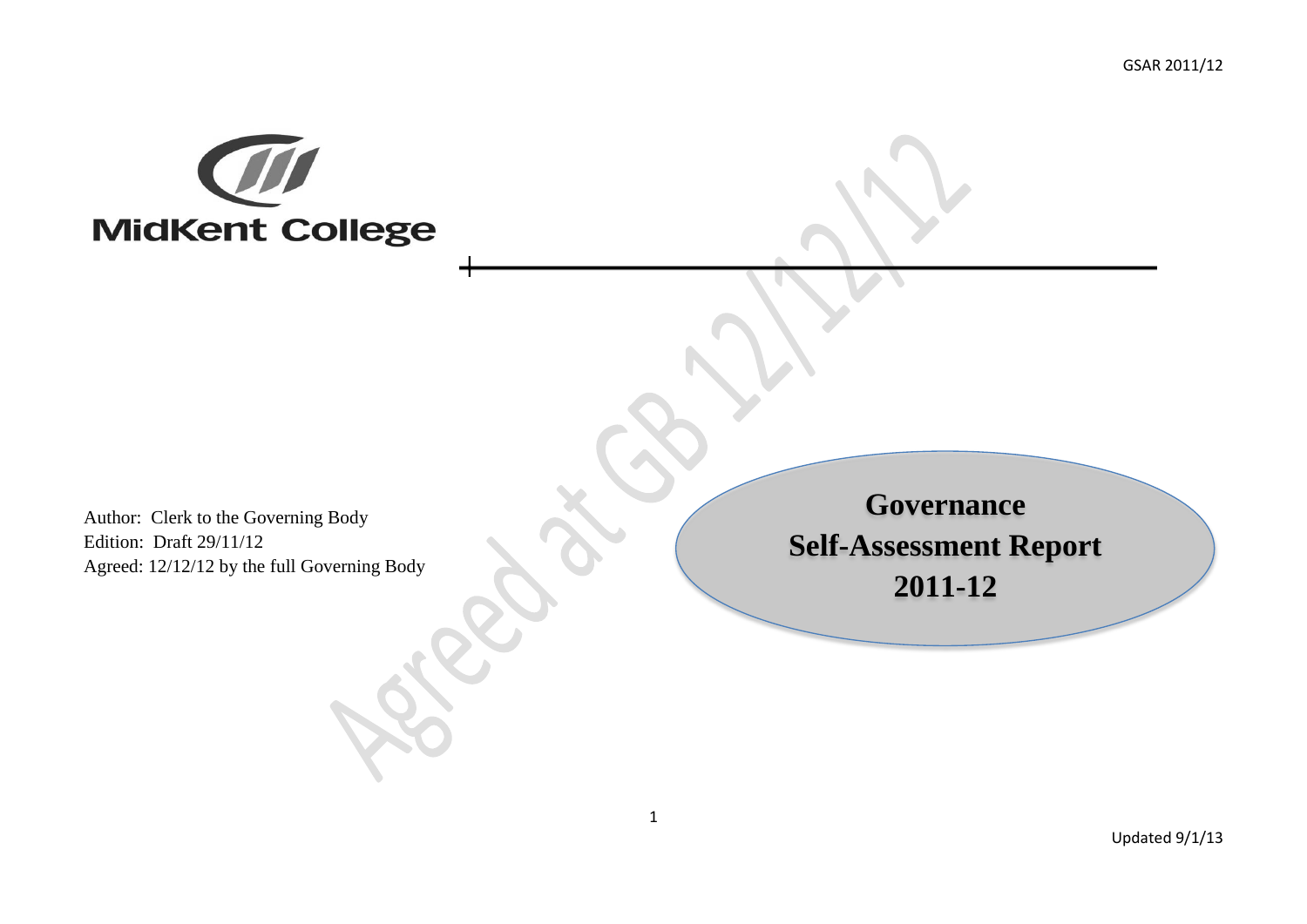## **Context**

This report addresses the key question on governance set out in the new Common Inspection Framework (CIF) and Inspectors Handbook used to inspect<br>colleges along with the self assessment input from the sub-committees. colleges along with the self-assessment input from the sub-committees.  $\sim$ 

| <b>Overview</b>                                                                                                                                                                                                                                                                                                                                                                                                                                                                                                                                                                                                                                            |        |                 |           | <b>Evidence and Source</b>                                           |
|------------------------------------------------------------------------------------------------------------------------------------------------------------------------------------------------------------------------------------------------------------------------------------------------------------------------------------------------------------------------------------------------------------------------------------------------------------------------------------------------------------------------------------------------------------------------------------------------------------------------------------------------------------|--------|-----------------|-----------|----------------------------------------------------------------------|
| The Governing Body (GB) comprises 20 members. Membership includes two staff members, one from<br>support and one from teaching, together with the Student Union President (Sabbatical Post) and Vice<br>President. The skills matrix and experience of the Board is a real strength and it strives to maintain this with<br>the support of the Search & Governance (S&G) Committee. Whilst the Governing Body has improved the<br>balance of the Board in terms of both gender and ethnicity this year, the number one criterion for potential<br>Governors is the skills and experience they bring to the table. Since December 2011 six new members have |        |                 |           | Governing Body (GB)<br>meeting minutes                               |
| joined the Governing Body, three of which were female and one BME                                                                                                                                                                                                                                                                                                                                                                                                                                                                                                                                                                                          |        |                 |           |                                                                      |
|                                                                                                                                                                                                                                                                                                                                                                                                                                                                                                                                                                                                                                                            | MALE % | <b>FEMALE %</b> | BME %     |                                                                      |
| GB members                                                                                                                                                                                                                                                                                                                                                                                                                                                                                                                                                                                                                                                 | 63     | 37              | 10        |                                                                      |
| MKC Employees inc MKCTS                                                                                                                                                                                                                                                                                                                                                                                                                                                                                                                                                                                                                                    | 61     | 39              | 3.4       |                                                                      |
| <b>Learner Population</b>                                                                                                                                                                                                                                                                                                                                                                                                                                                                                                                                                                                                                                  | 51     | 49              | 11.1      |                                                                      |
| <b>Local Community</b>                                                                                                                                                                                                                                                                                                                                                                                                                                                                                                                                                                                                                                     | 49     | 51              | Total 6.3 |                                                                      |
| Medway                                                                                                                                                                                                                                                                                                                                                                                                                                                                                                                                                                                                                                                     |        |                 | 8.4       |                                                                      |
| Maidstone                                                                                                                                                                                                                                                                                                                                                                                                                                                                                                                                                                                                                                                  |        |                 | 5.9       |                                                                      |
| The board meet five times a year with in-depth discussion regarding strategic direction. They also attend a<br>Strategic Governor/SLT Away Day. Governors have a clear view of their role and responsibilities and<br>challenge the Principal and senior staff as required. They make informed and transparent decisions with all<br>minutes and papers (unless they are deemed confidential) available to the public on the college website and                                                                                                                                                                                                           |        |                 |           | Search & Governance<br>Committee meeting<br>minutes<br>Questionnaire |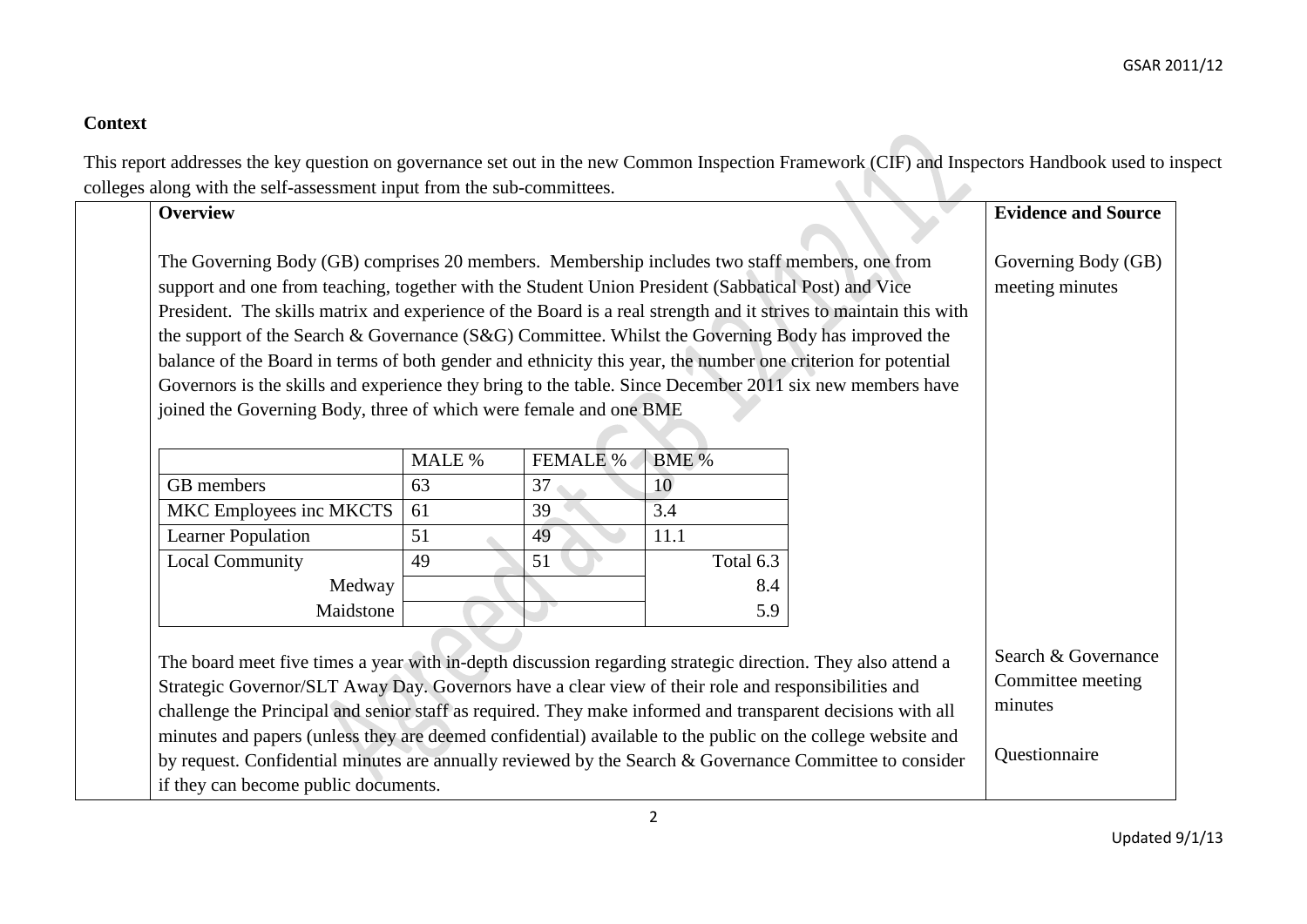|                                                                                                           | <b>Foundation Code</b>    |
|-----------------------------------------------------------------------------------------------------------|---------------------------|
| In 2011 the Governing Body adopted the Foundation Code of Governance and it strives to comply with all of | action plan               |
| the requirements.                                                                                         |                           |
| <b>Strengths and Weaknesses:</b>                                                                          |                           |
| <b>Strengths</b>                                                                                          | <b>GB</b> minutes         |
| Strong strategic Governance processes with appropriate challenge and support                              | <b>FMCE</b> grade         |
| Outstanding Financial Management and Control Evaluation (FMCE)                                            | <b>Skills Matrix</b>      |
| Excellent range and expertise of board members.                                                           | <b>Committee mins</b>     |
| Supportive Committee structure and membership                                                             | <b>SU</b> reports at GB   |
| Strong learner voice reported through the Student Union President sabbatical post.                        | <b>Training offered</b>   |
| Thorough induction arrangements for new governors with continuous training and development.               | <b>Induction file and</b> |
| Weaknesses                                                                                                | <b>SharePoint</b>         |
| Not all members meet the attendance target of 80% for board and committee meetings                        |                           |
| Governors' knowledge of the curriculum and student life needs further development.                        |                           |
|                                                                                                           |                           |
|                                                                                                           |                           |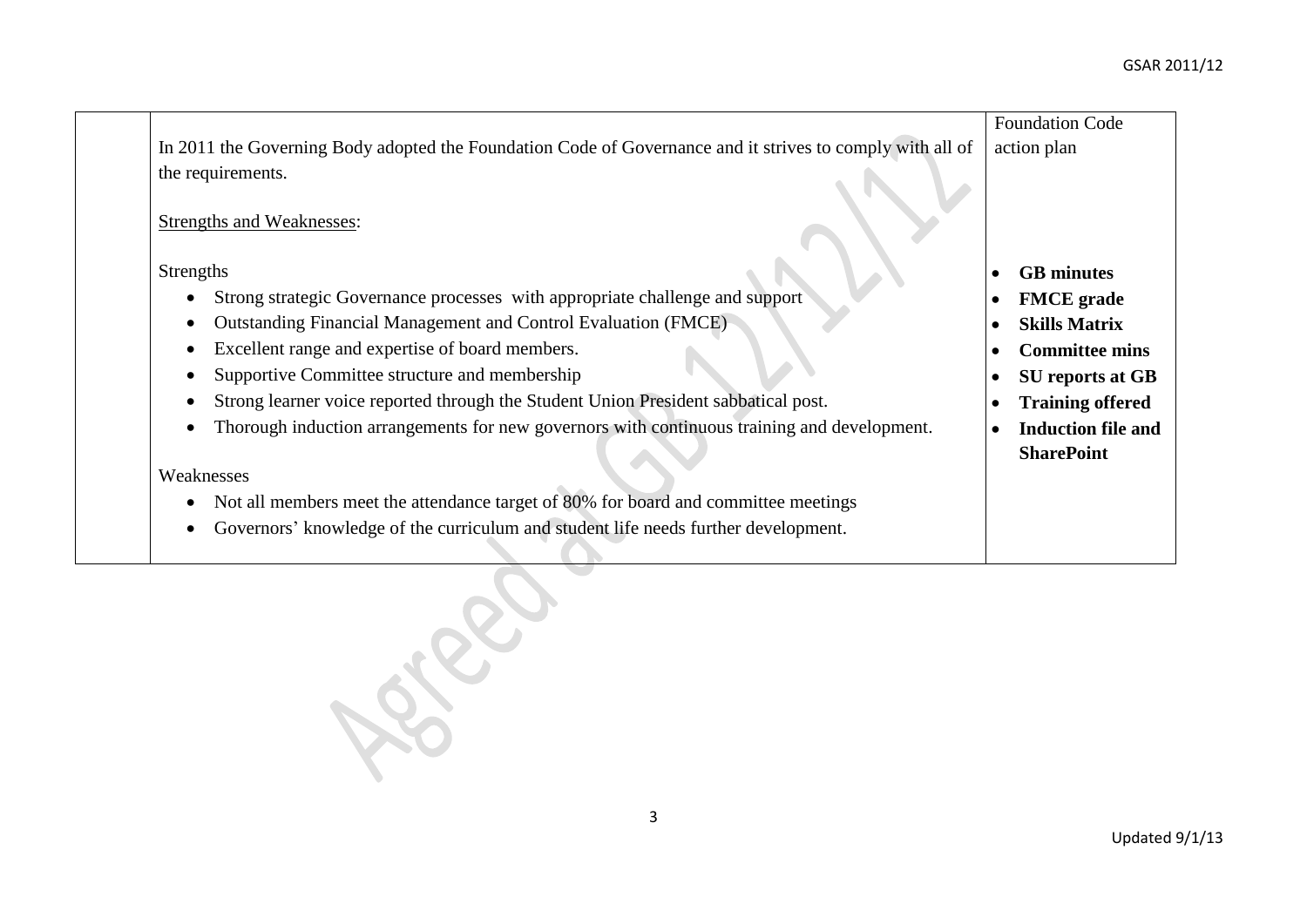|                | The following addresses the Governor focus in the Ofsted Common Inspection Framework (CIF), Handbook and other items                                                        |
|----------------|-----------------------------------------------------------------------------------------------------------------------------------------------------------------------------|
| for attention. |                                                                                                                                                                             |
|                | 1. Leaders and managers demonstrate an ambitious vision, have high expectations for what all learners can achieve, and<br>attain high standards of quality and performance. |
|                | 2. Leaders and managers improve teaching and learning through rigorous performance management and appropriate<br>professional development.                                  |
|                | 3. Leaders and managers actively promote equality and diversity, tackle bullying and discrimination, and narrow the<br>achievement gap.                                     |
| 4.             | Leaders and managers safeguard all learners.                                                                                                                                |
| 5.             | To what extent do the GB Committees support and feed information to the Board.                                                                                              |
| 6.             | To what extent does the Governing Body comply with its requirement in the Foundation Code of Governance                                                                     |
|                | 7. Points highlighted from the Governor's biannual questionnaire.                                                                                                           |
|                |                                                                                                                                                                             |
|                |                                                                                                                                                                             |
|                |                                                                                                                                                                             |

September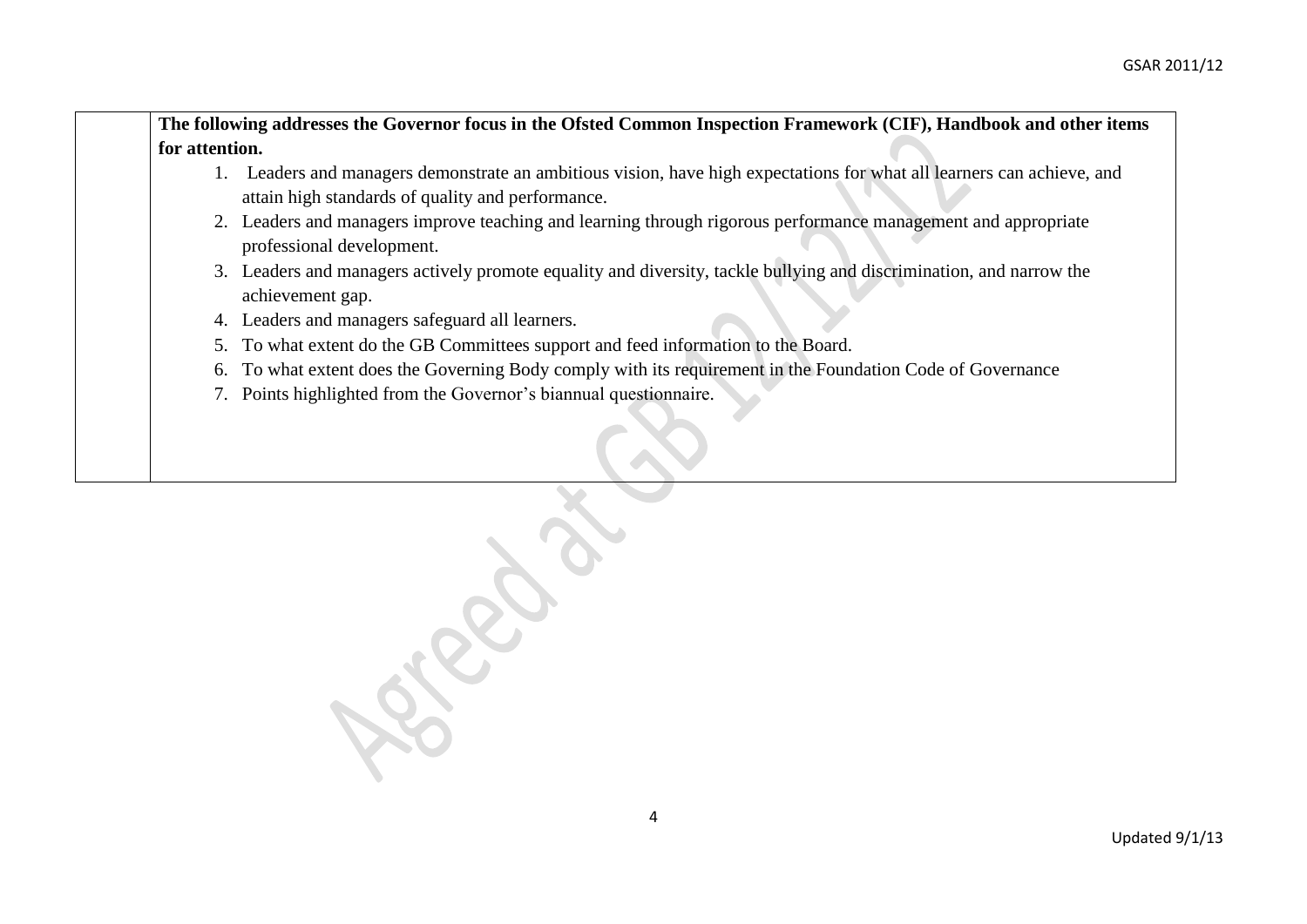| $\mathbf{1}$ | "Leaders and managers demonstrate an ambitious vision, have high expectations for what all learners can achieve, and attain                                                                                                                                                                                                                                                                                                                                                                                     |                                                                                    |  |
|--------------|-----------------------------------------------------------------------------------------------------------------------------------------------------------------------------------------------------------------------------------------------------------------------------------------------------------------------------------------------------------------------------------------------------------------------------------------------------------------------------------------------------------------|------------------------------------------------------------------------------------|--|
|              | high standards of quality and performance." Where there is a governing body inspectors will consider their effectiveness, including                                                                                                                                                                                                                                                                                                                                                                             |                                                                                    |  |
|              | how well they:                                                                                                                                                                                                                                                                                                                                                                                                                                                                                                  |                                                                                    |  |
|              |                                                                                                                                                                                                                                                                                                                                                                                                                                                                                                                 |                                                                                    |  |
| 1.1          | Know the provider and understand its strengths and weaknesses though appropriate involvement in self-<br>assessment                                                                                                                                                                                                                                                                                                                                                                                             |                                                                                    |  |
|              | All Committees undertook self-assessment at the end of 2011/12 and have fed into this SAR by way of a<br>working group.                                                                                                                                                                                                                                                                                                                                                                                         | Committee minutes                                                                  |  |
|              | The Quality Department conduct 3 surveys a year; Induction (September), Teaching & Learning (March) and<br>end of year (June). The outcomes of these are reported through the Quality Development Panel (QDP) on<br>which the Governor with special responsibility for Quality (Andy Start) sits. The QDP meets once a term to<br>monitor the quality assurance of the procedures. The findings of the QPD are reported to the Governing Body<br>through the Principal's report at each Governing Body meeting. | <b>Results and minutes</b><br>are published on the<br>Quality Share point<br>site. |  |
|              | The SU President presents a Learner Voice report at each Governing Body meeting.                                                                                                                                                                                                                                                                                                                                                                                                                                | GB minutes                                                                         |  |
|              | The College Self-Assessment report is presented to the Governing Body annually in December and the<br>College Observation report annually in July. In between these two meetings the Key Performance Indicators<br>(KPIs) scorecard and Principal's report is presented at every meeting to monitor the college's performance.<br>This enables members to make informed decisions.                                                                                                                              | GB 14/12/11 &<br>18/7/12<br>GB minutes inc. P's<br>report & KPI<br>scorecard       |  |
|              |                                                                                                                                                                                                                                                                                                                                                                                                                                                                                                                 |                                                                                    |  |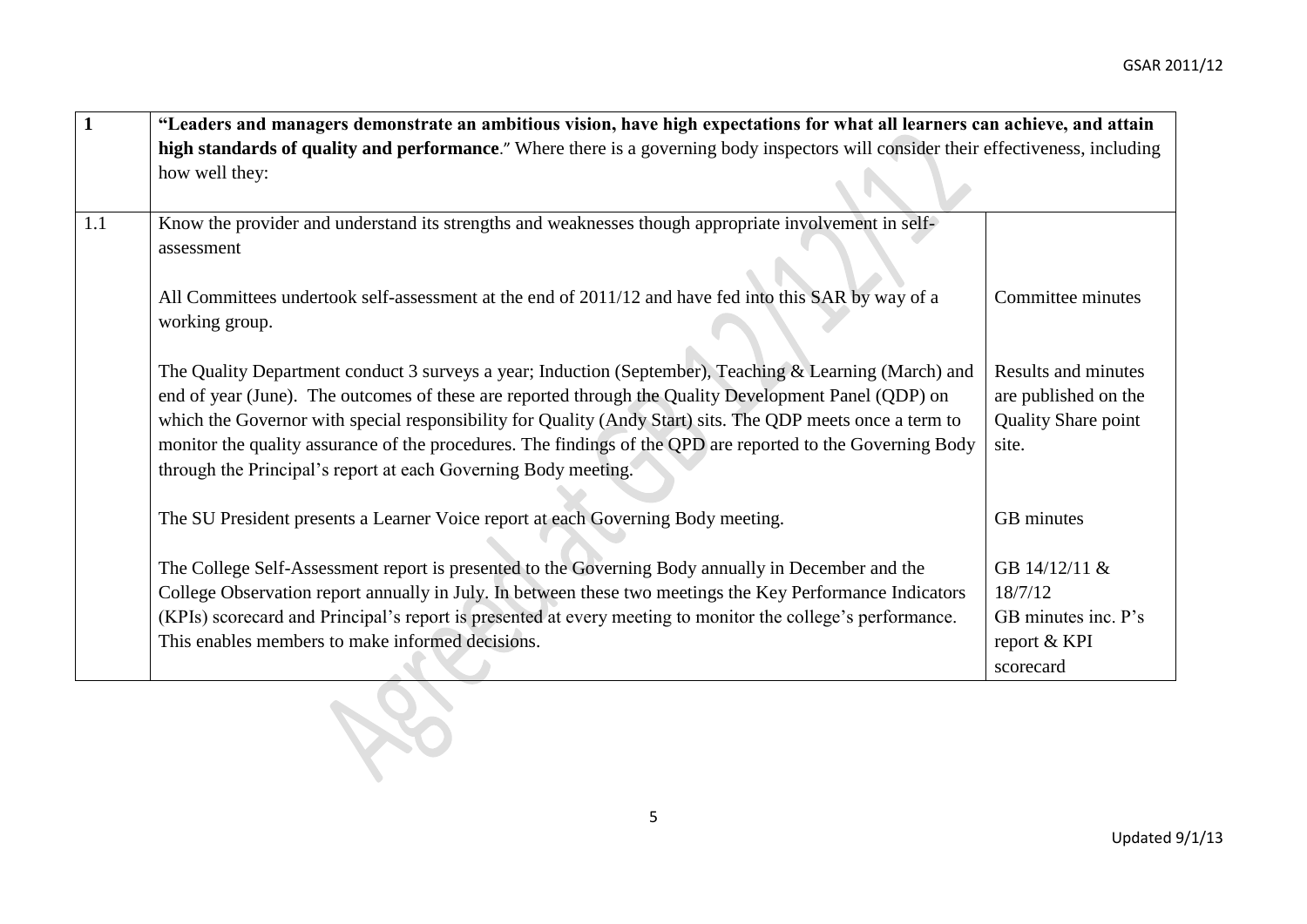| 1.2 | Support and strengthen the providers leadership and contribute to shaping its strategic direction                                                                                                                                                                                                                                                                                                                                                                                                                                                                                                                                         |                                                                                                                             |
|-----|-------------------------------------------------------------------------------------------------------------------------------------------------------------------------------------------------------------------------------------------------------------------------------------------------------------------------------------------------------------------------------------------------------------------------------------------------------------------------------------------------------------------------------------------------------------------------------------------------------------------------------------------|-----------------------------------------------------------------------------------------------------------------------------|
|     | The Governing Body agreed the Strategic Priorities including in depth discussion at the Away Day in 2011.<br>The College's Strategic Priorities and Mission is being reviewed in 2012/13 and the Advisory Committees<br>have contributed to this process through a series of workshops to ensure that stakeholders and learners were<br>involved in their production. The proposed amendments to the Strategic Priorities were presented for<br>discussion at the first GB meeting on 17 October 2012 and agreed in principle. Further work is being carried<br>out and the Governing Body will be updated at future meetings in 2012/13. | <b>Strategic Priorities</b><br>report 17/10/12<br>Advisory working<br>groups $12 \& 19$ July<br>2012<br>GB minutes 17/10/12 |
| 1.3 | Provide challenge and hold the senior leader and other senior managers to account for improving quality of                                                                                                                                                                                                                                                                                                                                                                                                                                                                                                                                |                                                                                                                             |
|     | learning and the effectiveness of performance management systems                                                                                                                                                                                                                                                                                                                                                                                                                                                                                                                                                                          |                                                                                                                             |
|     | The College Self-Assessment report is presented to the Governing Body annually in December and the<br>College Observation report annually in June.                                                                                                                                                                                                                                                                                                                                                                                                                                                                                        | Quality reports & GB<br>minutes                                                                                             |
|     |                                                                                                                                                                                                                                                                                                                                                                                                                                                                                                                                                                                                                                           | Items in GB minutes                                                                                                         |
|     | At the meeting on 28 March 2012 the Governing Body approved the staffing strategy which reviewed the                                                                                                                                                                                                                                                                                                                                                                                                                                                                                                                                      | which reference                                                                                                             |
|     | approach to teaching and learning improvement by introducing 'Paying more, expecting more'.                                                                                                                                                                                                                                                                                                                                                                                                                                                                                                                                               | <b>Staffing Strategy</b>                                                                                                    |
| 1.4 | Work effectively, including having a systematic approach to meeting statutory duties and approving and<br>monitoring priorities that are focused on improving teaching, learning and assessment.                                                                                                                                                                                                                                                                                                                                                                                                                                          |                                                                                                                             |
|     | The Quality Development Panel (QDP) on which the Governor with special responsibility for Quality (Andy<br>Start) sits meets once a term to monitor the quality assurance of the procedures and progress of the College<br>Self-Assessment Report. The findings of the QPD are reported to the Governing Body through the Principal's<br>report at each Governing Body meeting. At the end of 2011/12 members agreed that further focus is required                                                                                                                                                                                       | <b>QDP</b> minutes                                                                                                          |
|     | of the Board regarding teaching, learning and assessment and it was agreed that a Quality Report would be<br>received by the Board at every meeting in 2012/13. It was also agreed that a further member of the Governing<br>Body sit on the QDP and this has been actioned.                                                                                                                                                                                                                                                                                                                                                              | GB minutes 18/7/12                                                                                                          |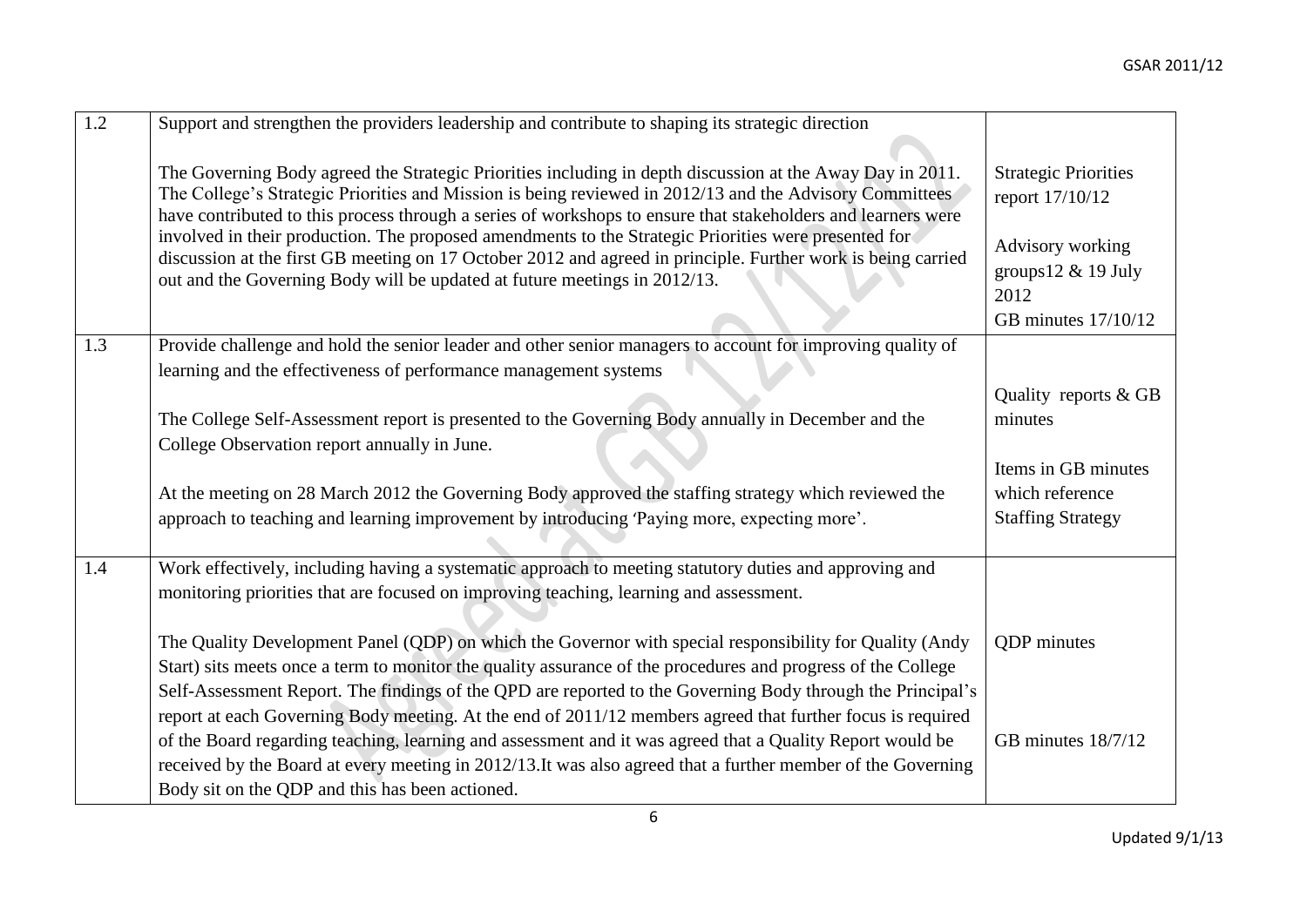| 1.5 | Governors have the skills and experience to fulfil their duties and to ask challenging questions to raise or<br>maintain high standards and secure positive outcomes for learners                                                                                                                                                                 |                                                       |
|-----|---------------------------------------------------------------------------------------------------------------------------------------------------------------------------------------------------------------------------------------------------------------------------------------------------------------------------------------------------|-------------------------------------------------------|
|     | Search Committee conduct an annual review of the skills audit to ensure that the skills and experience of<br>Governors is that which is required by the Board. Skills range from financial management to engineering. As<br>vacancies arise any skills gaps are addressed and taken into account when appointing new members.                     | Skills audit<br>Questionnaire section<br>1 question 7 |
|     | In 2011/12 the following Governors were appointed; Ms A Furedi; Mrs A Start; Mr R Aggarwal and Mr B<br>Russell. A new staff Governor was also appointed.                                                                                                                                                                                          |                                                       |
|     | Members are encouraged to participate in a Link Governor scheme where they are partnered with a<br>curriculum faculty. As part of the scheme they will observe learning and contribute to the Faculty self-<br>assessment. This scheme helps members understand more at grass-roots level and informs challenging<br>questions at Board meetings. | Link scheme                                           |
|     | The bi-annual questionnaire asked Governors various questions including their understanding of the College<br>and their roles and the opportunity to ask questions at meetings. All of these had a positive outcome showing<br>a clear understanding which allows Governors to fulfil their duty. New Governors undertake a detailed              | Bi-annual<br>questionnaire results                    |
|     | induction to enable them to participate fully in Board meetings from the start.                                                                                                                                                                                                                                                                   | Induction                                             |
|     |                                                                                                                                                                                                                                                                                                                                                   |                                                       |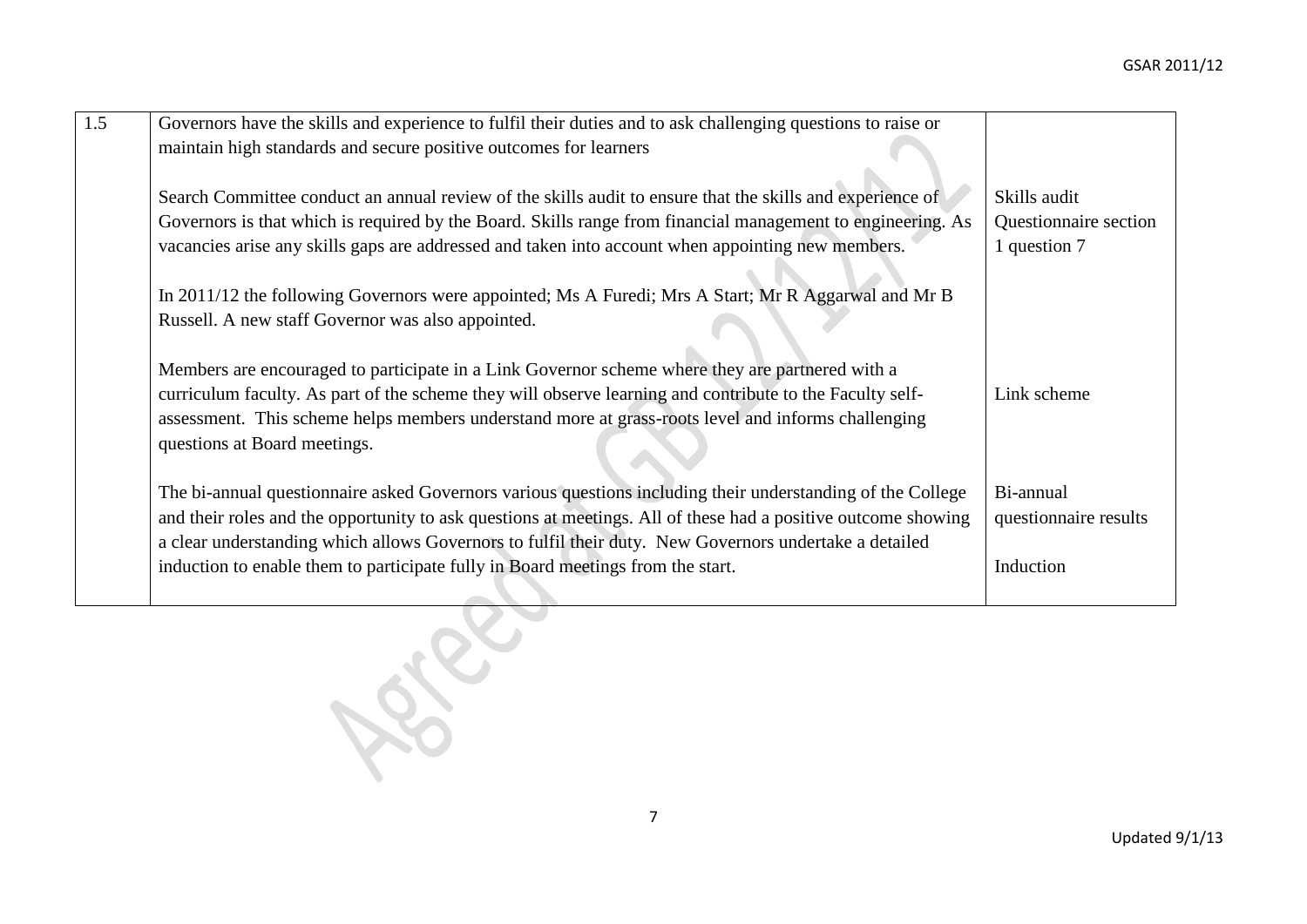| $\boldsymbol{2}$ | Leaders and managers improve teaching and learning through rigorous performance management and appropriate    |                       |  |
|------------------|---------------------------------------------------------------------------------------------------------------|-----------------------|--|
|                  | professional development. To make this judgement, inspectors will evaluate the extent to which:-              |                       |  |
|                  |                                                                                                               |                       |  |
| 2.1              | Governors monitor the quality of the experience provided for learners and their outcomes.                     |                       |  |
|                  |                                                                                                               |                       |  |
|                  | Every single meeting of the Governing Body includes scrutiny of learners' progress and this is built into the | GB minutes            |  |
|                  | targets for the Principal and other senior postholders.                                                       |                       |  |
|                  |                                                                                                               |                       |  |
|                  | The Remuneration Committee met to agree the Senior Post Holders (SPH) salary and appraisal outcomes in        | Minutes $12/1/12$     |  |
|                  | January 2012. The SPH undertake a 360 degree appraisal prior to this meeting and the results inform the       |                       |  |
|                  | Committee. These are recommended to the Board in a confidential item.                                         |                       |  |
|                  |                                                                                                               |                       |  |
|                  | The senior postholders are all active in ensuring that they receive regular and relevant Continuous           |                       |  |
|                  | Professional Development. This is actively monitored by governors during the appraisal process.               |                       |  |
|                  |                                                                                                               |                       |  |
|                  | "Governors have a clear and well-conceived vision and strategic direction of the college. Governance is good  | Inspection reports:   |  |
|                  | - members of the corporation have a valuable and diverse set of skills. Governors are well informed about     | (February 2005/March  |  |
|                  | progress, have good access to reliable data and are committed to the continued improvement of the college.    | 2009 & monitoring     |  |
|                  | They are both supportive of, and appropriately challenging to, the principal and senior managers" Quote from  | visit 2011) on Ofsted |  |
|                  | the Ofsted inspection 2009.                                                                                   | web site & Quality SP |  |
|                  |                                                                                                               | site                  |  |
|                  |                                                                                                               |                       |  |
|                  |                                                                                                               |                       |  |
|                  |                                                                                                               |                       |  |
|                  |                                                                                                               |                       |  |
|                  |                                                                                                               |                       |  |
|                  |                                                                                                               |                       |  |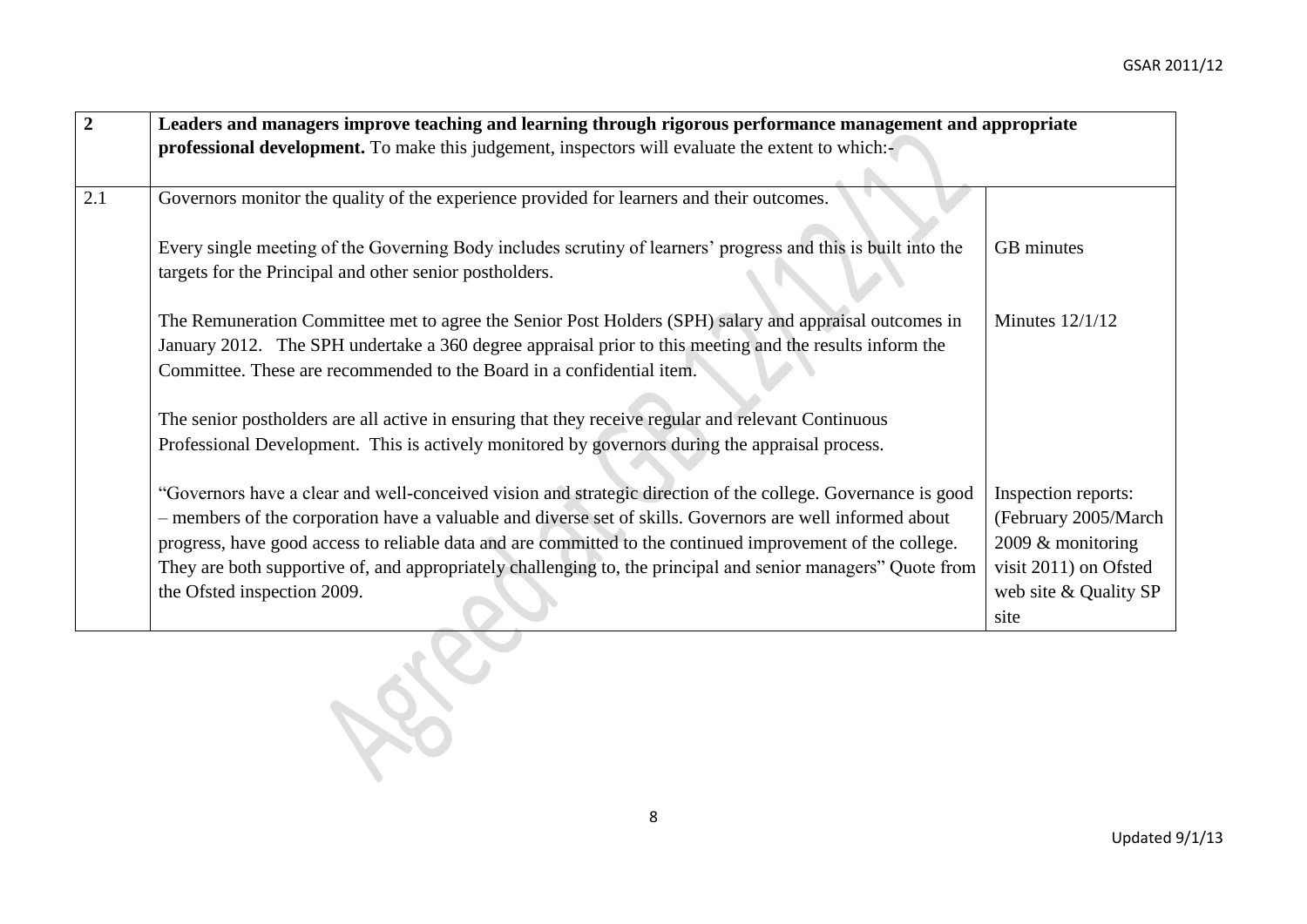| $\overline{\mathbf{3}}$ | Leaders and managers actively promote equality and diversity, tackle bullying and discrimination, and narrow the<br>achievement gap. To make this judgement, inspectors will evaluate the extent to which and take into account:                                                                                                                                                                                                                             |                                                                          |  |
|-------------------------|--------------------------------------------------------------------------------------------------------------------------------------------------------------------------------------------------------------------------------------------------------------------------------------------------------------------------------------------------------------------------------------------------------------------------------------------------------------|--------------------------------------------------------------------------|--|
| 3.1                     | that training in equality and diversity is effective and governors understand their roles and responsibilities in<br>relation to equality and diversity.<br>The HR Director gave members a training session regarding Equality Act at the 18 July 2012 meeting to<br>bring them up to date and ensure they were aware of their roles and responsibilities,                                                                                                   | E&D training give on<br>18/7/12<br>Include in induction                  |  |
| 3.2                     | whether effective action is taken to ensure that the ethnic profile of governors broadly reflects that of the<br>learner population<br>The Search $\&$ Governance Committee monitor the ethnic profile of governors within their monitoring remit<br>and by working with GOSS the Committee works hard to reach candidates from all backgrounds. They have<br>agreed that Equal Opportunities data will be collected from Governing Body members in 2012/13. | <b>Search Committee</b><br>monitor ethnic profile<br>E&O data collection |  |
| 3.3                     | the arrangements for reporting on the promotion of equality and diversity to governors<br>HR Director gave members a training session regarding Equality Act at the 18 July 2012 meeting. The<br>Governor with Special Responsibility for E&D contributes well to discussions that promote E&D.                                                                                                                                                              | E&D training 18/7/12                                                     |  |
|                         |                                                                                                                                                                                                                                                                                                                                                                                                                                                              |                                                                          |  |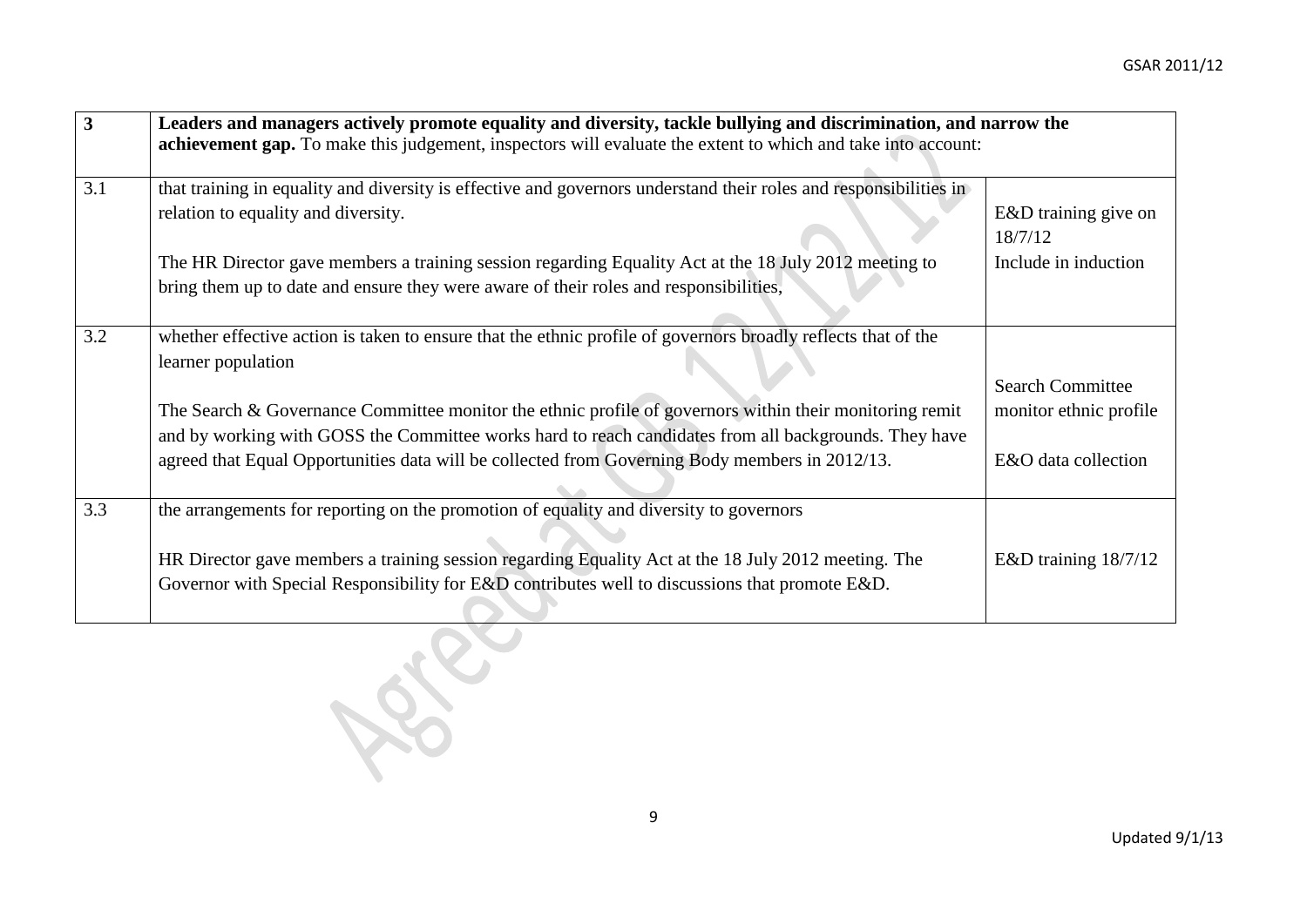| $\overline{3.4}$        | the effectiveness of arrangements to protect learners from bullying, harassment and discrimination, including                                                                            |                              |
|-------------------------|------------------------------------------------------------------------------------------------------------------------------------------------------------------------------------------|------------------------------|
|                         |                                                                                                                                                                                          |                              |
|                         | training for governors on equality and diversity                                                                                                                                         |                              |
|                         |                                                                                                                                                                                          |                              |
|                         | HR Director gave members a training session regarding Equality Act at the 18 July 2012 meeting. The                                                                                      | E&D training 18/7/12         |
|                         | Assistant Principal for Student Support gave Governors a training session on 23 May 2012 which included                                                                                  | <b>Safeguarding Training</b> |
|                         | bullying, harassment and discrimination with regard to the role of the Governing Body. The College has                                                                                   | 23/5/12                      |
|                         | policies in place regarding Bullying, harassment and discrimination including Anti-Bullying and Harassment                                                                               |                              |
|                         | and an Equality Strategy.                                                                                                                                                                |                              |
|                         |                                                                                                                                                                                          |                              |
|                         |                                                                                                                                                                                          |                              |
|                         | The Governing Body has a Governor with special responsibility for E&D and she is an active member of the                                                                                 | <b>EOC</b> minutes           |
|                         | College Equal Opportunities Committee (EOC) of the Academic Board.<br>Leaders and managers safeguard all learners. To make this judgement, inspectors will evaluate the extent to which: |                              |
| $\overline{\mathbf{4}}$ |                                                                                                                                                                                          |                              |
|                         |                                                                                                                                                                                          |                              |
| 4.1                     | governors receive appropriate training on safeguarding, which is updated regularly                                                                                                       |                              |
|                         |                                                                                                                                                                                          |                              |
|                         | The Assistant Principal for Student Support gave Governors a training session on 23 May 2012. This session                                                                               | Safeguarding training        |
|                         | is a regular slot on the training cycle for Governors and updates are brought to the Board as required. An                                                                               | $23/5/12$ and an Annual      |
|                         | annual report was presented in October 2011.                                                                                                                                             | Report 19/10/11              |
|                         |                                                                                                                                                                                          |                              |
|                         | All staff that requires a CRB check have been checked or are awaiting confirmation from the CRB office,                                                                                  |                              |
|                         | with risk assessments having been carried out. The HR department monitor compliance.                                                                                                     |                              |
|                         |                                                                                                                                                                                          |                              |
|                         |                                                                                                                                                                                          |                              |
|                         |                                                                                                                                                                                          |                              |
|                         |                                                                                                                                                                                          |                              |
|                         |                                                                                                                                                                                          |                              |
|                         |                                                                                                                                                                                          |                              |
|                         |                                                                                                                                                                                          |                              |
|                         |                                                                                                                                                                                          |                              |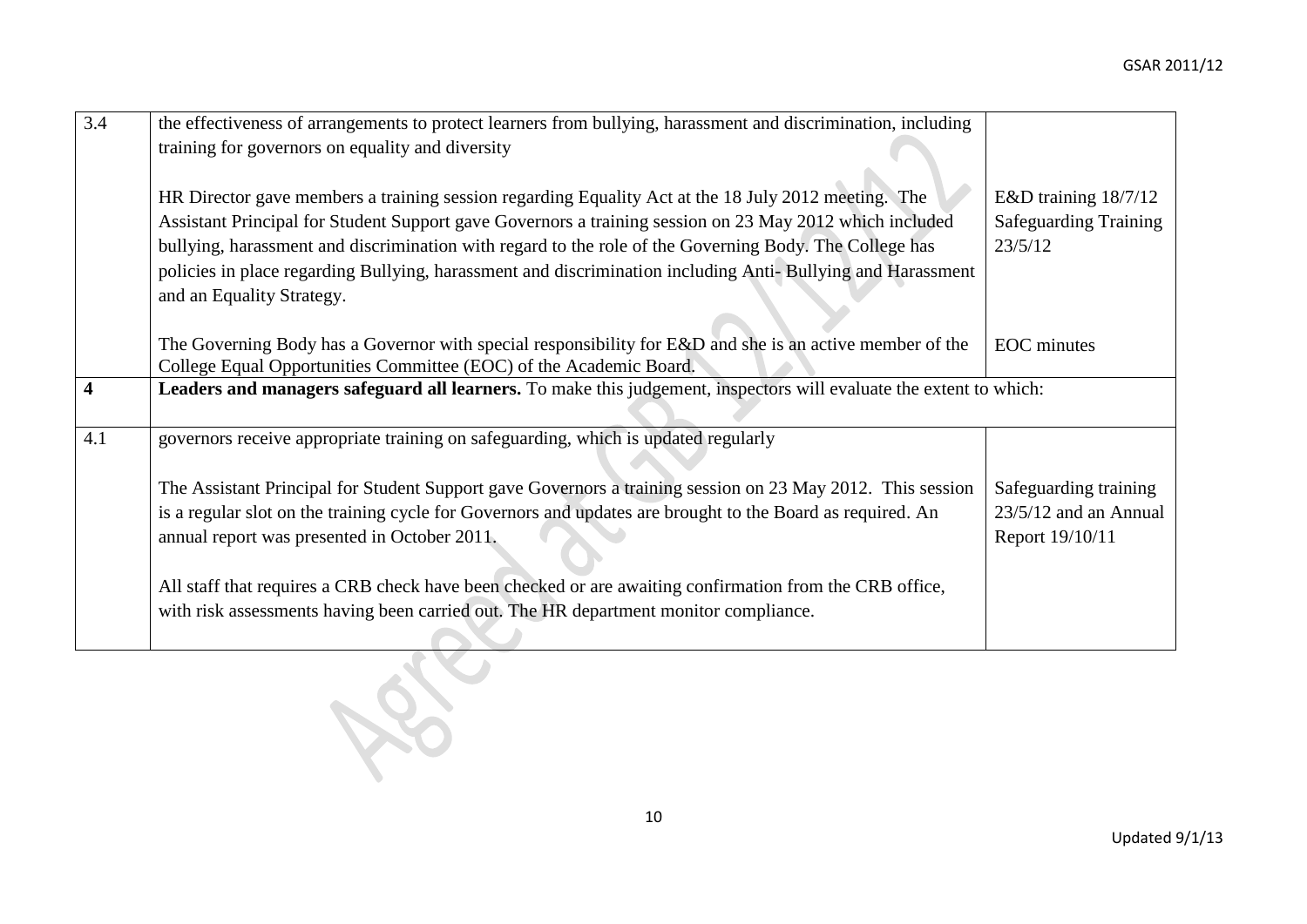| 4.2. | governors fulfil legislative requirements, such as those for disability, safeguarding, and health and safety | H&S update given           |
|------|--------------------------------------------------------------------------------------------------------------|----------------------------|
|      |                                                                                                              | 26/1/12                    |
|      | Governors are presented with an annual update from the Health & Safety Committee. Members receive            | <b>Designated Governor</b> |
|      | updates and training regarding Equality & Diversity and Safeguarding as stated above.                        | with special               |
|      |                                                                                                              | responsibility for:-       |
|      | The Governing Body has a Governor with special responsibility for Safeguarding and one with responsibility   | H&S/Safeguarding           |
|      | for Health &Safety.                                                                                          | E&D training $18/7/12$     |
|      |                                                                                                              | Safeguarding training      |
|      |                                                                                                              | 23/5/12                    |
|      |                                                                                                              |                            |

| $\overline{5}$ | To what extent do the GB Committees support and feed information to the Board:                                     |                      |
|----------------|--------------------------------------------------------------------------------------------------------------------|----------------------|
|                | The GB has the following Committees:-                                                                              |                      |
|                | <b>Audit &amp; Risk Committee</b>                                                                                  | Audit & Risk Minutes |
|                | The management of strategic risk is a real strength of the Audit Committee and in this year they have added        |                      |
|                | 'Risk' to their title. Strategic Risk owners are invited to the meetings to present a 'deep dive' report regarding |                      |
|                | their risk. The Committee self-assessed at the end of the year and all agreed that the focus on strategic risks    |                      |
|                | through a 'deep dive' report has increased management focus and committee understanding. The Committee             |                      |
|                | recommended a full review of the risk register during this year and as a result the register has improved.         |                      |
|                | Parallel to this the Strategic Priorities have also been reviewed and the new register reflects these changes.     |                      |
|                | Regular closed sessions with internal and external auditors report an excellent relationship with the College      |                      |
|                | Management Team.                                                                                                   |                      |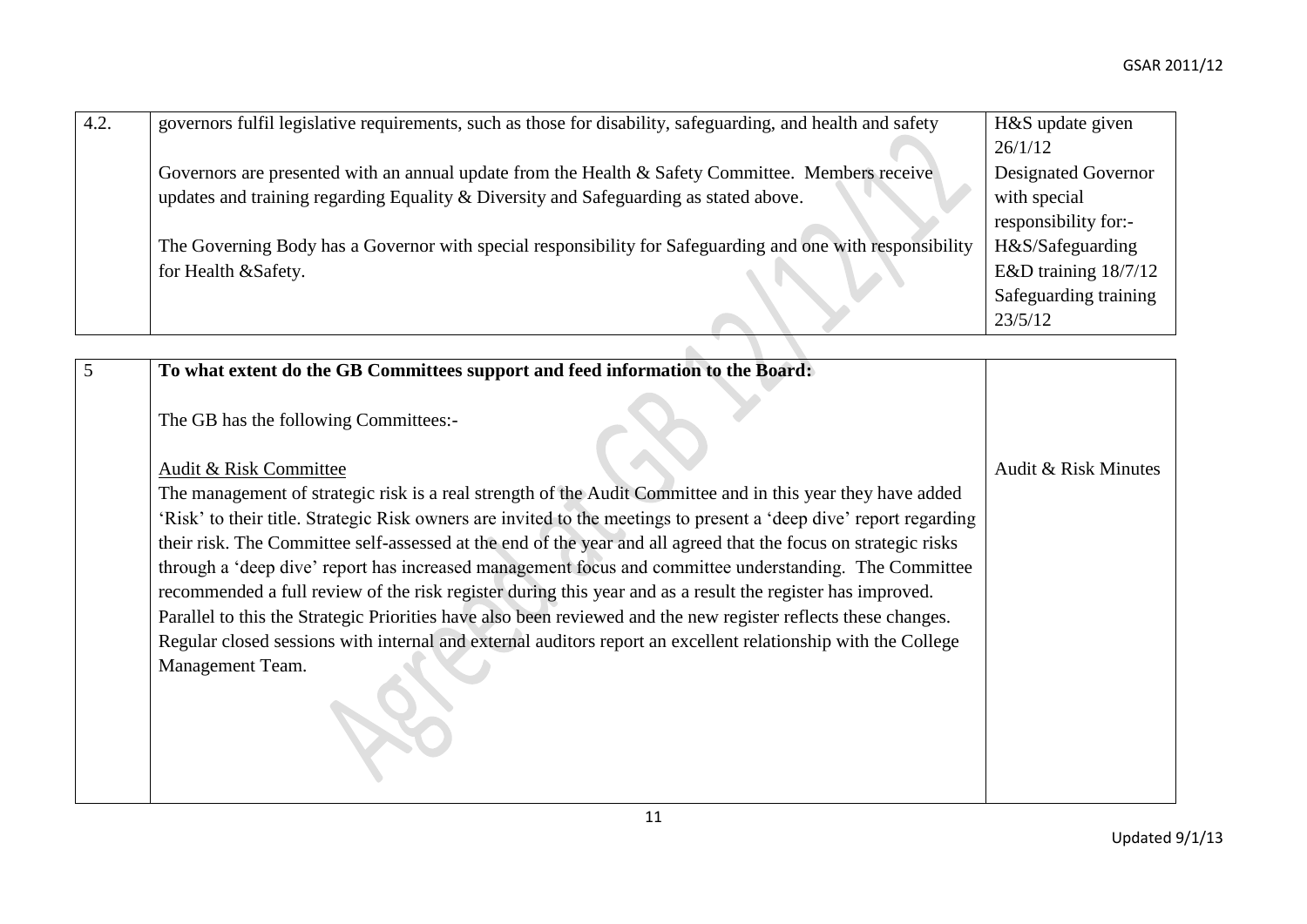| Finance & General Purposes (F&GP)                                                                               |                         |
|-----------------------------------------------------------------------------------------------------------------|-------------------------|
| F&GP closely scrutinised the management accounts at every meeting. A key activity in this year has been the     | F&GP Minutes May &      |
| monitoring of the redevelopment at the Maidstone Campus and considering the viability of new investment         | <b>July 2012</b>        |
| projects. They have considered and agreed the funding for the Live Room which has provided a state of the       |                         |
| art rehearsal and performance space for music and media students. After self-assessing against their terms of   |                         |
| reference the F&GP Committee have made some improvements to their remit including regularly receiving           |                         |
| papers regarding Facilities, Learner Numbers and Partnership Contracts.                                         |                         |
| <b>Search Committee</b>                                                                                         |                         |
| The Committee have recruited well to the vacancies this year and have improved the gender and BME               | <b>Search Committee</b> |
| balance of the Board. It has conducted a full review of the terms of reference and agreed that their remit must | Minutes May & July      |
| encompass Governance issues such as the Foundation Code. As such it has been agreed that they will              | 2012                    |
| continue as the 'Search & Governance' Committee to broaden their scope. Their terms of reference have           |                         |
| been amended to reflect this.                                                                                   |                         |
|                                                                                                                 |                         |
| <b>Advisory Committees</b>                                                                                      |                         |
| These Committees were set up to gain the feedback of local community members and employers. In 2011/12          |                         |
| they have been fundamental in the review of the College's Strategic Priorities. Both Committees conducted a     |                         |
| review of the work they had carried out in 2011/12 and agreed the focus for 2012/13. Their strength has been    | Minutes June 2012       |
| focusing on issues local to their campus and gaining the views and experience of local stakeholders.            |                         |
| Although not an official Committee of the Governing Body, this forum has become increasingly important to       |                         |
| the Board and College as a link to the community that the College serves.                                       |                         |
|                                                                                                                 |                         |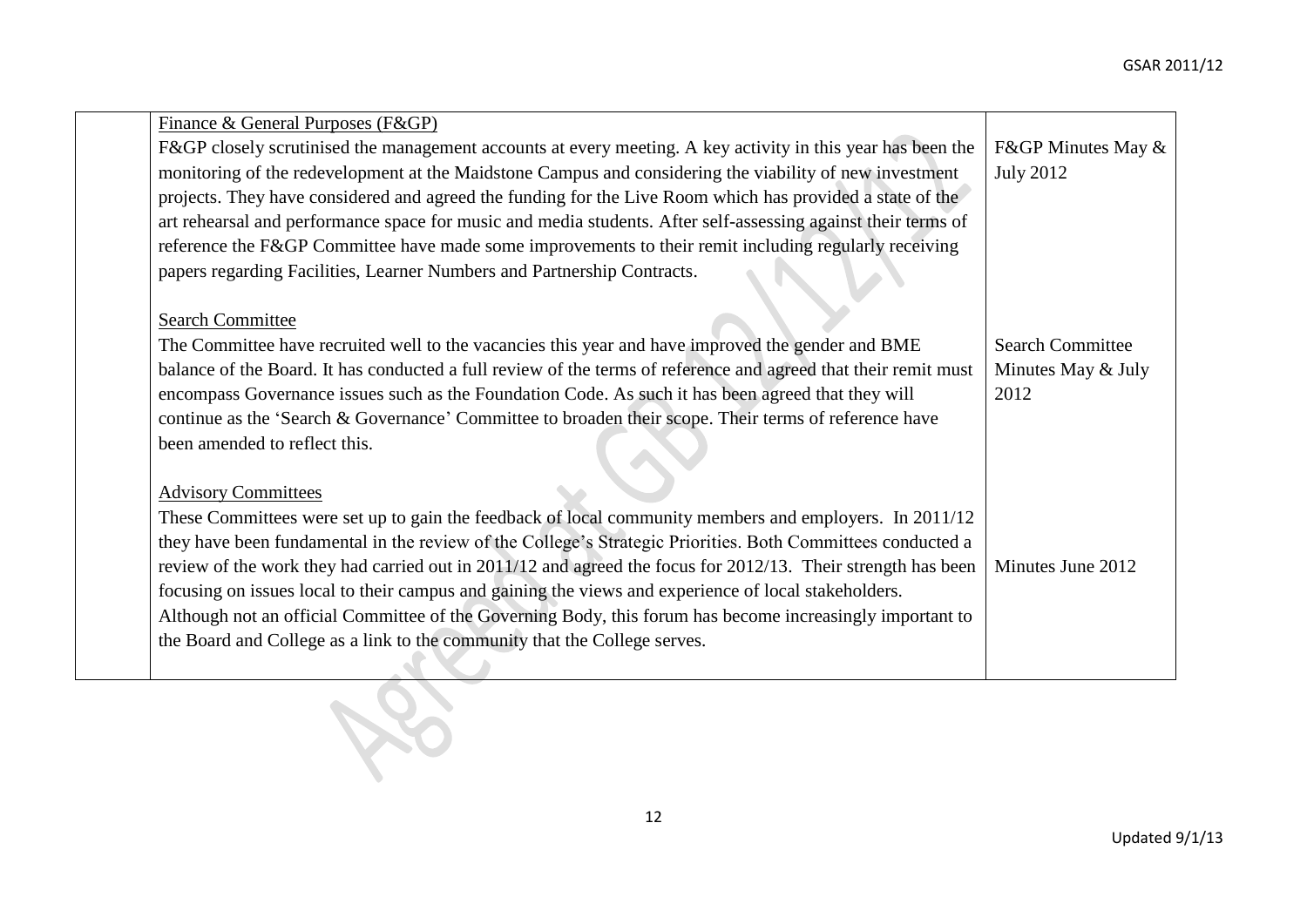| $\overline{6}$ | To what extent does the Governing Body comply with its requirement in the Foundation Code of                                                                                                                                               |  |
|----------------|--------------------------------------------------------------------------------------------------------------------------------------------------------------------------------------------------------------------------------------------|--|
|                | Governance?                                                                                                                                                                                                                                |  |
|                |                                                                                                                                                                                                                                            |  |
|                | The Governing Body adopted the Foundation Code on 28 March 2012. To comply with the Code the                                                                                                                                               |  |
|                | Governing Body must fulfil all the requirements as defined in the Code as their 'role'. The College already                                                                                                                                |  |
|                | met a significant number of these requirements but a minority are only partially completed. An action plan<br>was put in place to progress these and an update is illustrated in the Improvement Plan to this document. The                |  |
|                | Clerk monitors the Code and the Search & Governance Committee periodically review the outstanding                                                                                                                                          |  |
|                | actions. There is currently no regulatory Body to check that the Governing Body is complaint with the Code                                                                                                                                 |  |
|                | but it is seen as good practice and the Board strives to achieve all that it includes.                                                                                                                                                     |  |
|                |                                                                                                                                                                                                                                            |  |
| $\overline{7}$ | Outcomes of the Governor's bi-annual questionnaire.                                                                                                                                                                                        |  |
|                | 76% of Governors completed the questionnaire including new members of the Board resulting in some 'don't<br>know' answers which have affected the % outcomes to some questions. The questions highlighted many<br>strengths. For example:- |  |
|                | Question $-$ I understand the strategy and objectives of the college, Result = $25\%$ agree and 75% strongly<br>agree.                                                                                                                     |  |
|                | Question - Governing Body papers are adequate and strike a good balance between brevity and detail.                                                                                                                                        |  |
|                | Result = $13\%$ agree and 75% strongly agree.                                                                                                                                                                                              |  |
|                | Question - Governing Body meetings are managed effectively. Result = 81% strongly agree.                                                                                                                                                   |  |
|                | Question – All Governors are able to contribute fully at Governing Body meetings. Result = 81% strongly<br>agree.                                                                                                                          |  |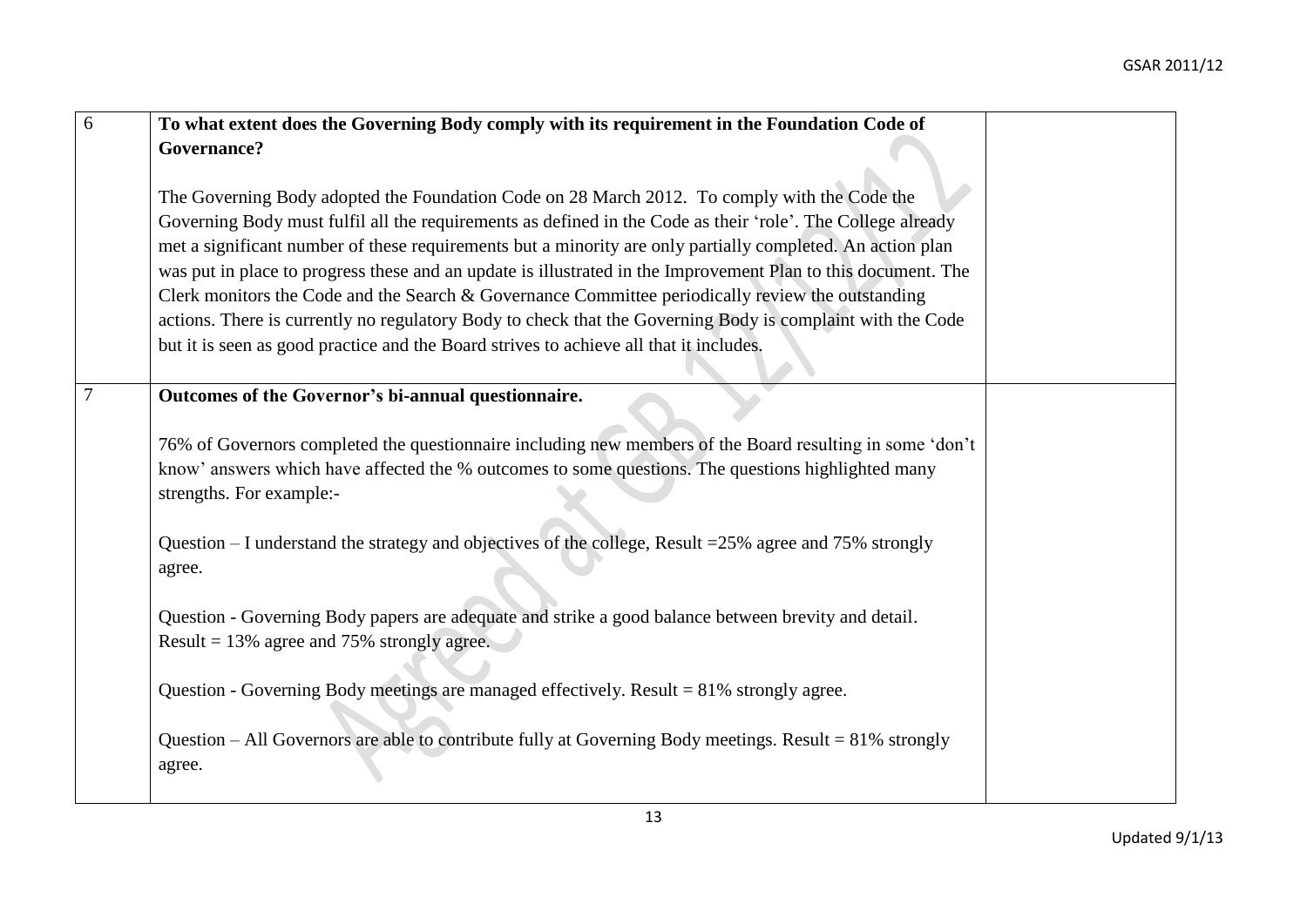| Question - Discussions at the Governing Body are free, open and transparent. Result = $13\%$ agree and $75\%$  |  |
|----------------------------------------------------------------------------------------------------------------|--|
| strongly agree.                                                                                                |  |
|                                                                                                                |  |
| Question - The chairman ensures that the business at the Board meetings it conducted effectively and           |  |
| efficiently. Result = $81\%$ strongly agree.                                                                   |  |
|                                                                                                                |  |
| Question - The Governing Body operates to a high standard of corporate governance. Result $= 81\%$ strongly    |  |
| agree.                                                                                                         |  |
|                                                                                                                |  |
| The following three questions highlighted the need for improvement and these are addressed in the GSAR         |  |
| improvement plan.                                                                                              |  |
|                                                                                                                |  |
| Question – There are no gaps in governors' expertise or experience that need filling at present. If there are, |  |
| please state what you believe these gaps to be – free responses to be considered by the S&G Committee.         |  |
| Result $=$ 19% disagree and 19% strongly disagree.                                                             |  |
|                                                                                                                |  |
| Question – The Governing Body routinely review and identifies topics for discussion. Result = 19% disagree     |  |
|                                                                                                                |  |
| Question – All governors do contribute fully at Governing Body meetings. Result = $13\%$ disagree and $12\%$   |  |
| strongly disagree.                                                                                             |  |

Corine Burkin - Clerk to the Governing Body – Nov 2012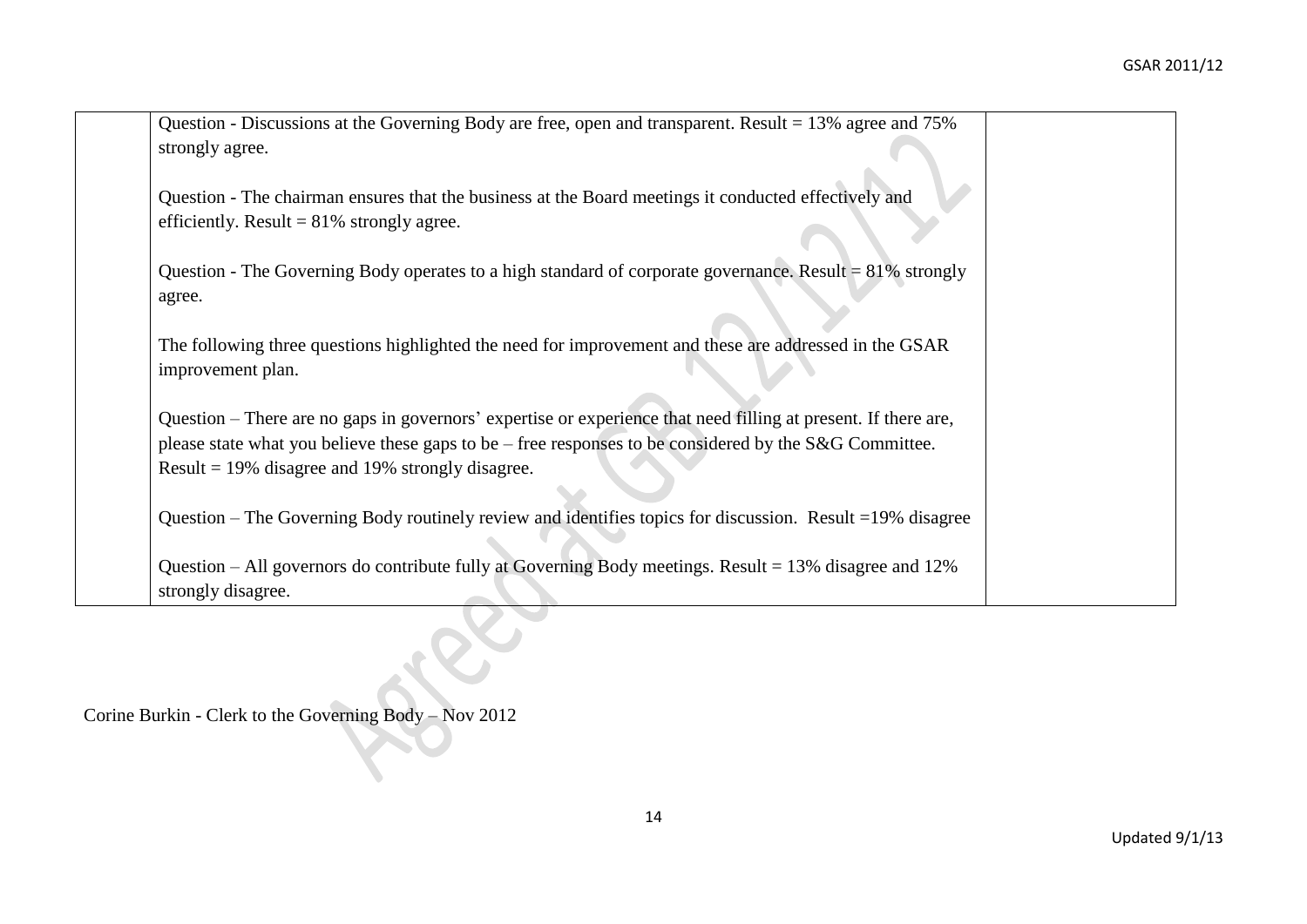| <b>Governance Improvement Plan (GIP)</b>                                |
|-------------------------------------------------------------------------|
| <b>Issues arising from the Weaknesses of the Self-Assessment Report</b> |

| <b>Weakness</b>                                                                          | <b>Target</b>                                                                                                                                              | <b>Action</b>                                                                                                                                                                                                                                                      | <b>Action Owner</b>                                    | <b>Completion date</b>                                      |
|------------------------------------------------------------------------------------------|------------------------------------------------------------------------------------------------------------------------------------------------------------|--------------------------------------------------------------------------------------------------------------------------------------------------------------------------------------------------------------------------------------------------------------------|--------------------------------------------------------|-------------------------------------------------------------|
| Not all members meet the<br>attendance target of 80% for board<br>and committee meetings | To increase the<br>number of<br>members reaching<br>the 80% attendance<br>target from 75% to<br>85% (2 more<br>people)                                     | Ensure members are aware of the<br>80% target. Ensure when the draft<br>dates are circulated to members<br>they are asked to state if they<br>cannot attend.                                                                                                       | Monitored by the Clerk and<br><b>S&amp;G</b> Committee | <b>July 2013</b>                                            |
| Governors' knowledge of the<br>curriculum and student life needs<br>further development  | Increase the<br>effectiveness of the<br>link scheme<br>Introduce the<br>classroom visits<br>scheme where<br>Governors can<br>'drop in' to view a<br>lesson | Link the volunteer Governors with<br>Faculties where they can have the<br>most impact.<br><b>Ensure the HoF and Governors</b><br>have all the support they require to<br>make the link beneficial for both<br>parties.<br>Set up a schedule of classroom<br>visits | S McLeod/Clerk<br>Clerk                                | January 2013<br>On-going during<br>the scheme in<br>2012/13 |
|                                                                                          | Increase the<br>attendance of<br>Governors at<br>College events                                                                                            | Continue to invite members to all<br>College events as early as possible<br>and remind members regularly<br>through an events calendar.                                                                                                                            | Quality<br>Clerk                                       | To be introduced in<br>2012/13<br>On-going in year          |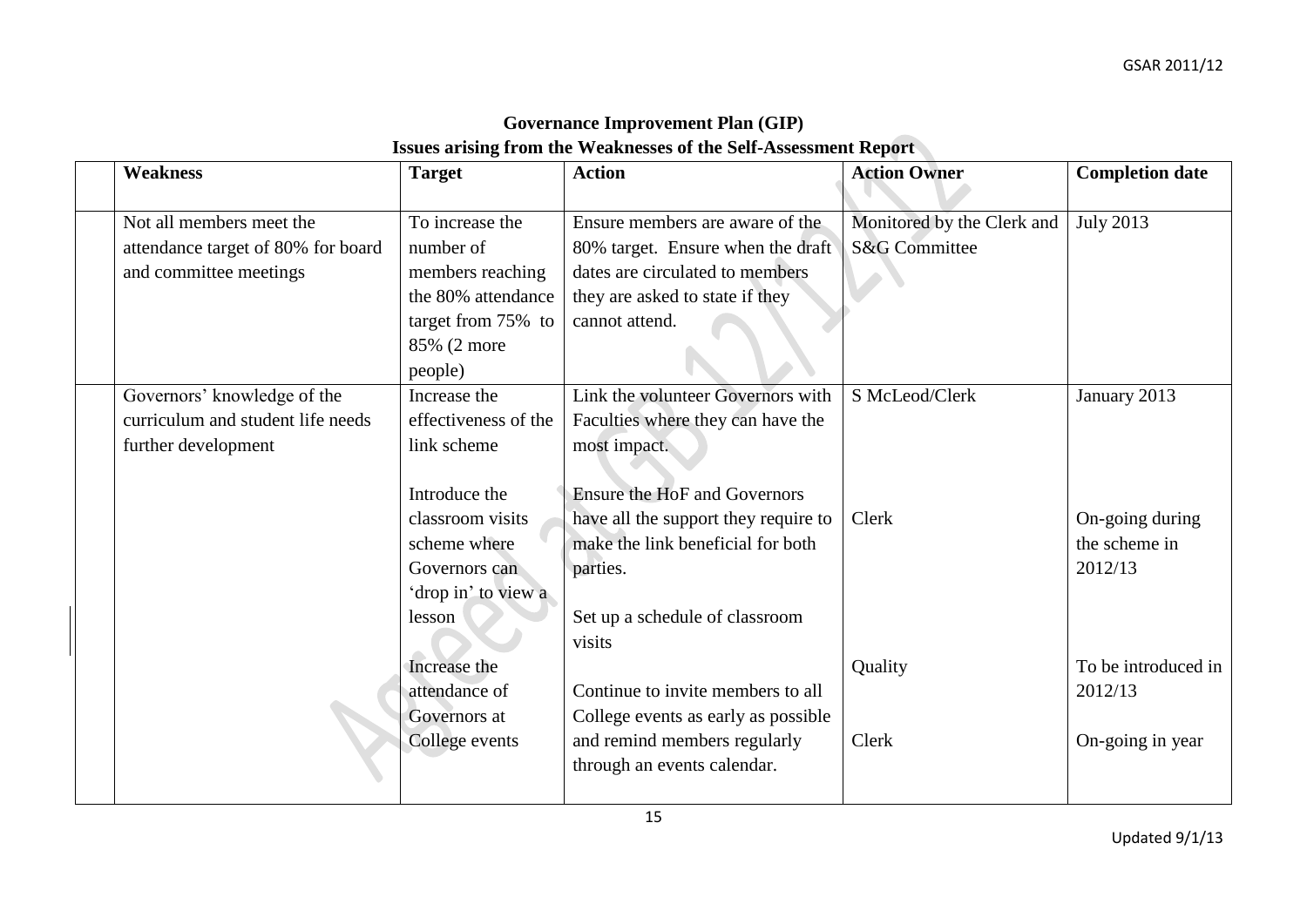## **Other Issues arisen & further developments**

| <b>Issue</b>                   | <b>Target</b>                        | <b>Action</b>          | <b>Action owner</b> | <b>Completion date</b> |
|--------------------------------|--------------------------------------|------------------------|---------------------|------------------------|
| That effective action is taken | Increase the number of BME           | S&G to continue to     | S&G                 | <b>July 2013</b>       |
| to ensure that the ethnic      | Governors                            | search for BME         |                     |                        |
| profile of governors broadly   |                                      | members                |                     |                        |
| reflects that of the learner   |                                      |                        |                     |                        |
| population                     |                                      | Continue to specify in |                     |                        |
|                                |                                      | the GOSS advert        |                     |                        |
|                                |                                      |                        |                     |                        |
|                                | <b>Foundation Code of Governance</b> |                        |                     |                        |
|                                |                                      |                        |                     |                        |
| 1.4 Role descriptions should   | To fulfil the requirement in the     | Write role description | Clerk/S&G           | May 2013               |
| be made available and kept     | Foundation Code 1.4                  | for Governors and      |                     |                        |
| up to date including time      |                                      | Governors with special |                     |                        |
| commitments for both           |                                      | responsibilities as a  |                     |                        |
| governors the Chair and other  |                                      | defined role           |                     |                        |
| governors holding offices      |                                      |                        |                     |                        |
| 1.8 The governing body         | To fulfil the requirement in the     | Write a public value   | J Jones             | January 2013           |
| should agree and maintain a    | Foundation Code 1.8                  | statement              |                     |                        |
| public value statement that    |                                      |                        |                     |                        |
| describes how the College      |                                      |                        |                     |                        |
| seeks to add value to the      |                                      |                        |                     |                        |
| social, economic and physical  |                                      |                        |                     |                        |
| well-being of the community    |                                      |                        |                     |                        |
| it serves                      |                                      |                        |                     |                        |
|                                |                                      |                        |                     |                        |
|                                |                                      |                        |                     |                        |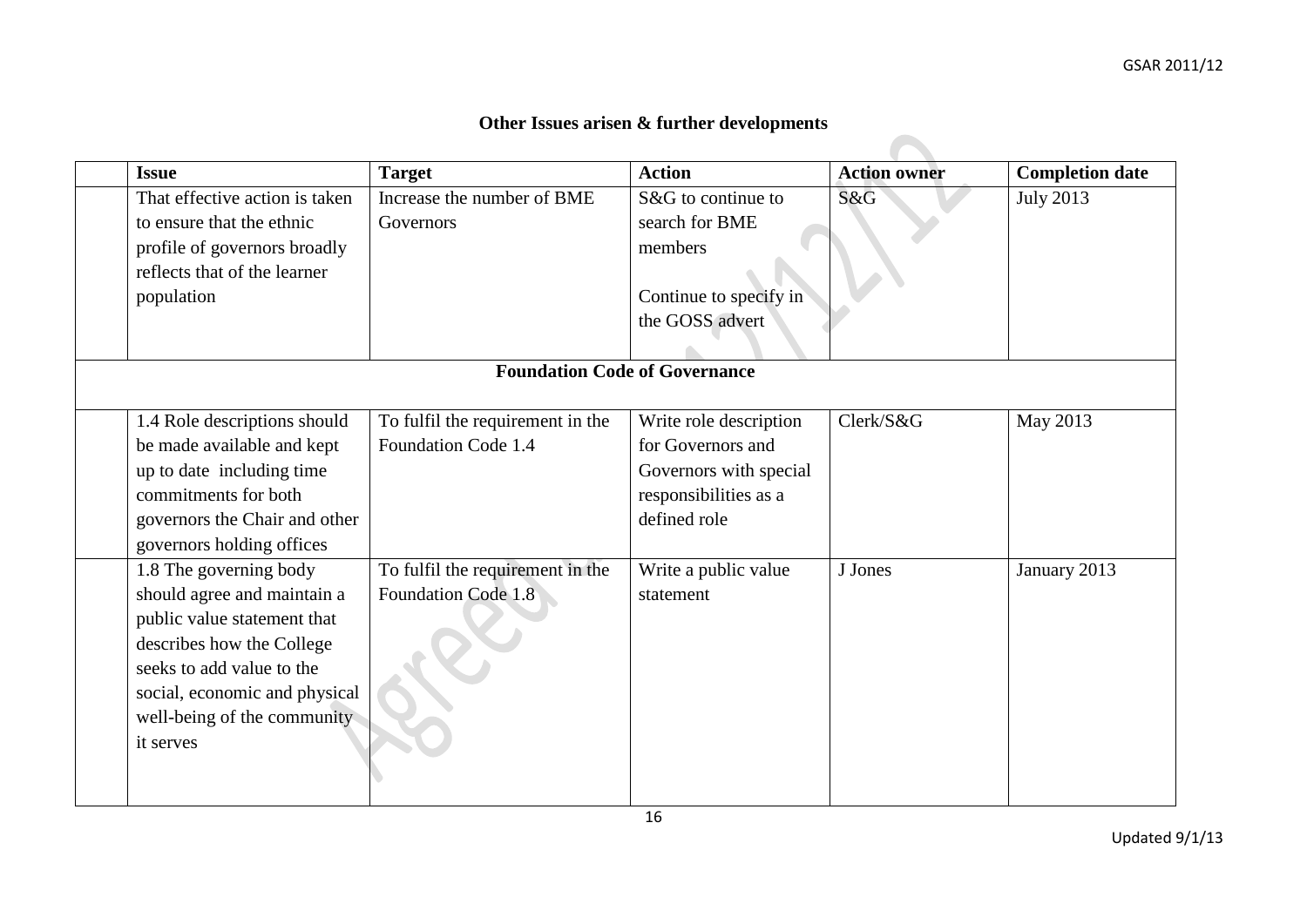| <b>Issue</b>                   | <b>Target</b>                     | <b>Action</b>           | <b>Action owner</b> | <b>Completion date</b> |
|--------------------------------|-----------------------------------|-------------------------|---------------------|------------------------|
| 2.1.4 Establish its own clear  | Establish and publish the         | Include clear roles of  | S&G                 | Dec 2012               |
| rules for the appointment and  | requirement in 2.1.4 of the       | appointment in the S&G  |                     |                        |
| re-appointment of governors.   | <b>Foundation Code</b>            | terms of reference and  |                     |                        |
| These rules should be          |                                   | publish them on the     |                     |                        |
| publicly available             |                                   | College website         |                     |                        |
|                                |                                   |                         |                     |                        |
| 2.2 undertake a regular skills | To fulfil the requirements of the | Update the skills audit | Clerk               | <b>July 2013</b>       |
| analysis as needed to identify | Foundation Code 2.2               | more regularly.         |                     |                        |
| areas of expertise. It should  |                                   |                         |                     |                        |
| plan for succession for the    |                                   | Plan for succession of  | S&G                 |                        |
| office of Chair, and other     |                                   | the Chairman and other  |                     |                        |
| offices held by governors.     |                                   | offices held by         |                     |                        |
|                                |                                   | governors.              |                     |                        |
|                                |                                   |                         |                     |                        |
|                                |                                   |                         |                     |                        |
| Regular effectiveness          | To fulfil the requirements of the | 3.1.1 Publish the GSAR  | 3.1.1 Clerk         | January 2013           |
| assessment:                    | Foundation Code 3.1               | and CSAR on the         |                     |                        |
| 3.1.1- The Governing Body      |                                   | College website.        |                     |                        |
| should publish its overall     |                                   |                         |                     | March 2012             |
| assessment of performance      |                                   | 3.1.2 publish the       |                     |                        |
| annually;                      |                                   | strategic priorities    | 3.1.2 Marketing     |                        |
| 3.1.2 The reputation of the    |                                   |                         |                     |                        |
| College and the views of       |                                   |                         |                     |                        |
| stakeholders.                  |                                   |                         |                     |                        |
|                                |                                   |                         |                     |                        |
|                                |                                   |                         |                     |                        |